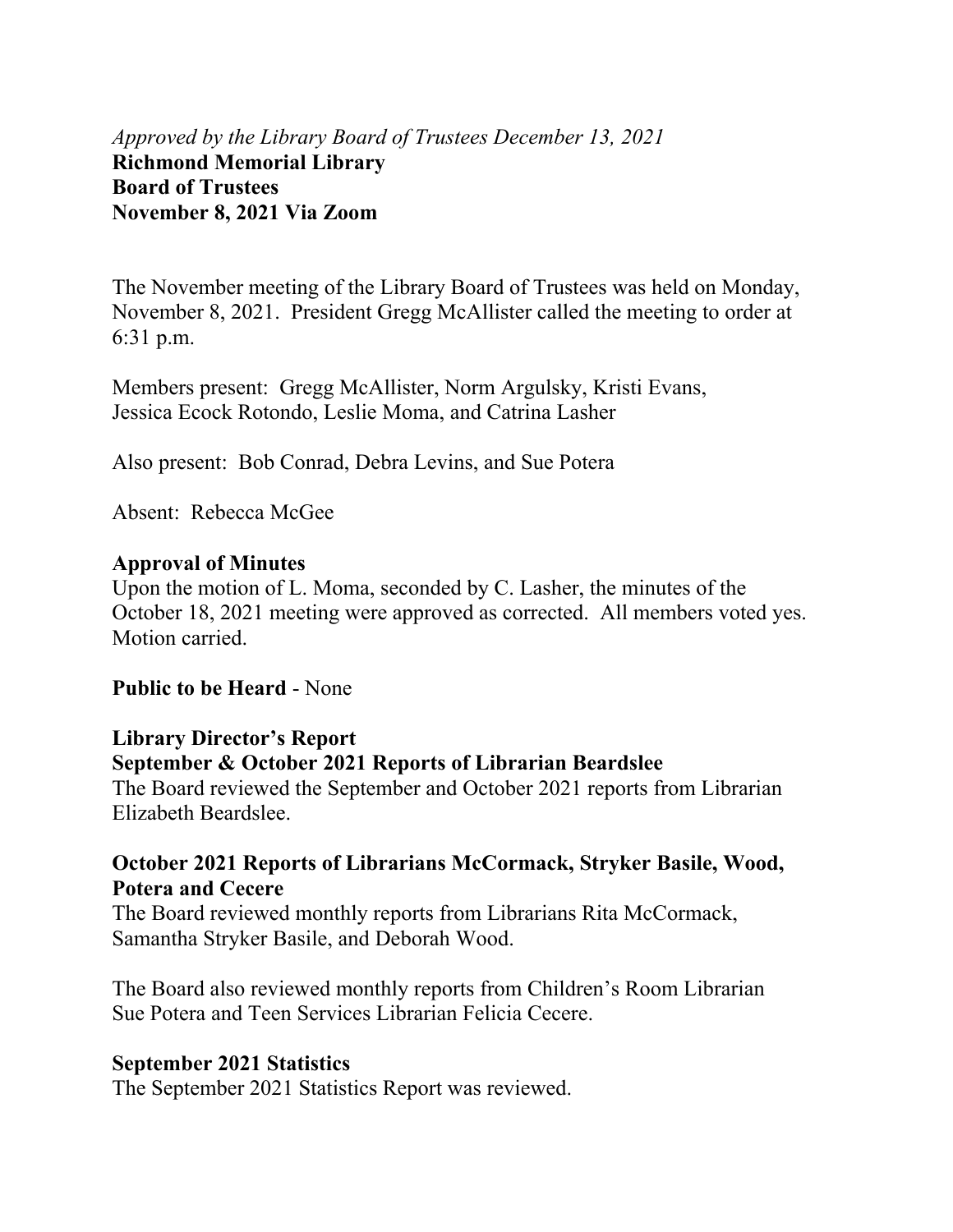## **Logo progress, next steps**

Director Conrad gave the Board an update on the new library logo.

# **BCSD Community Schools 21st Century Community Learning Center (CCLC) Grant**

Richmond Library is a partner in BCSD's application for a  $21<sup>st</sup>$  Century Classroom Grant. The Director shared examples of how the Library will support.

## **IT Contractor (Info Advantage)**

Info Advantage was highly recommended by Hoag Memorial Library Director Betty Sue Miller. Director Bob Conrad and IT/Webmaster Librarian Elizabeth Beardslee are requesting a quote for services.

#### **Ask a Lawyer**

Ask a Lawyer clarified their recommendation on the point of training minor employees on sexual harassment and intellectual freedom policies in the library.

## **Wilson Legacy Grant**

The Wilson Legacy Grant could supplement an expansion of the Library Visits services to people under age 60.

## **Committee Reports -** None

## **Financial Reports**

## **October 2021 Summary of Revenues and Appropriations**

Upon the motion of K. Evans, seconded by C. Lasher, it was resolved to approve the October 2021 Summary of Revenues and Appropriations. All members voted yes. Motion carried.

## **September 2021 Bank Reconciliations**

Upon the motion of K. Evans, seconded by C. Lasher, it was resolved to approve the September 2021 Bank Reconciliations. All members voted yes. Motion carried.

## **Approval of Invoices for Payment**

Upon the motion of K. Evans, seconded by C. Lasher, it was resolved to approve the manual checks on Warrant 27. The amount of \$922.98 was received by Proflex Administrators LLC for October Health Care costs. All members voted yes. Motion carried.